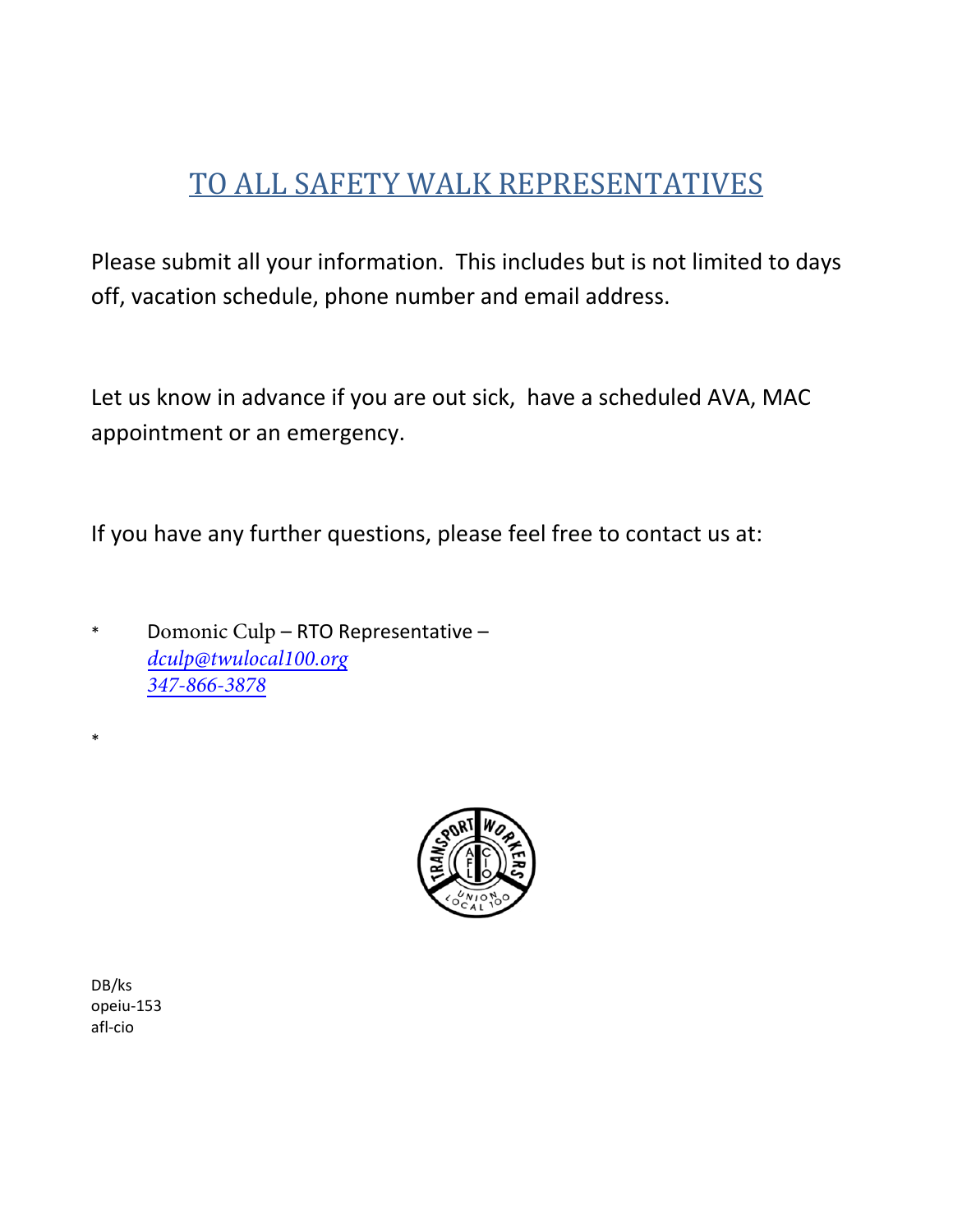

To All Safety Representatives Just a Friendly Reminder…

- *1.* We are going to need the following information. This will allow us to schedule all the safety walks accordingly.
- *2.* All scheduled vacations, single day vacations, AVA's, OTO days, etc.
- *3.* Recent contact information (your name, address, tour of duty, RDO's. email address and contact numbers).
- *4.* When all safety walks have been completed for the day, please **scan or email** Appendix "B" to [miscellaneoustimekeeping@nyct.com.](mailto:miscellaneoustimekeeping@nyct.com) This will ensure payment for the day. You must be sure all the information is complete.
- *5.* Please submit copies to the Line Superintendent after completion of the safety walks, either by email or in person. In addition, please submit a copy, by email to the DOS Safety Unit at aaron.ricketts@nyct.com
- *6.* Submit your copy to the Union by fax (646) 252-5619 and/or email to *dculp*[@twulocal100.org](mailto:dbrinson@twulocal100.org)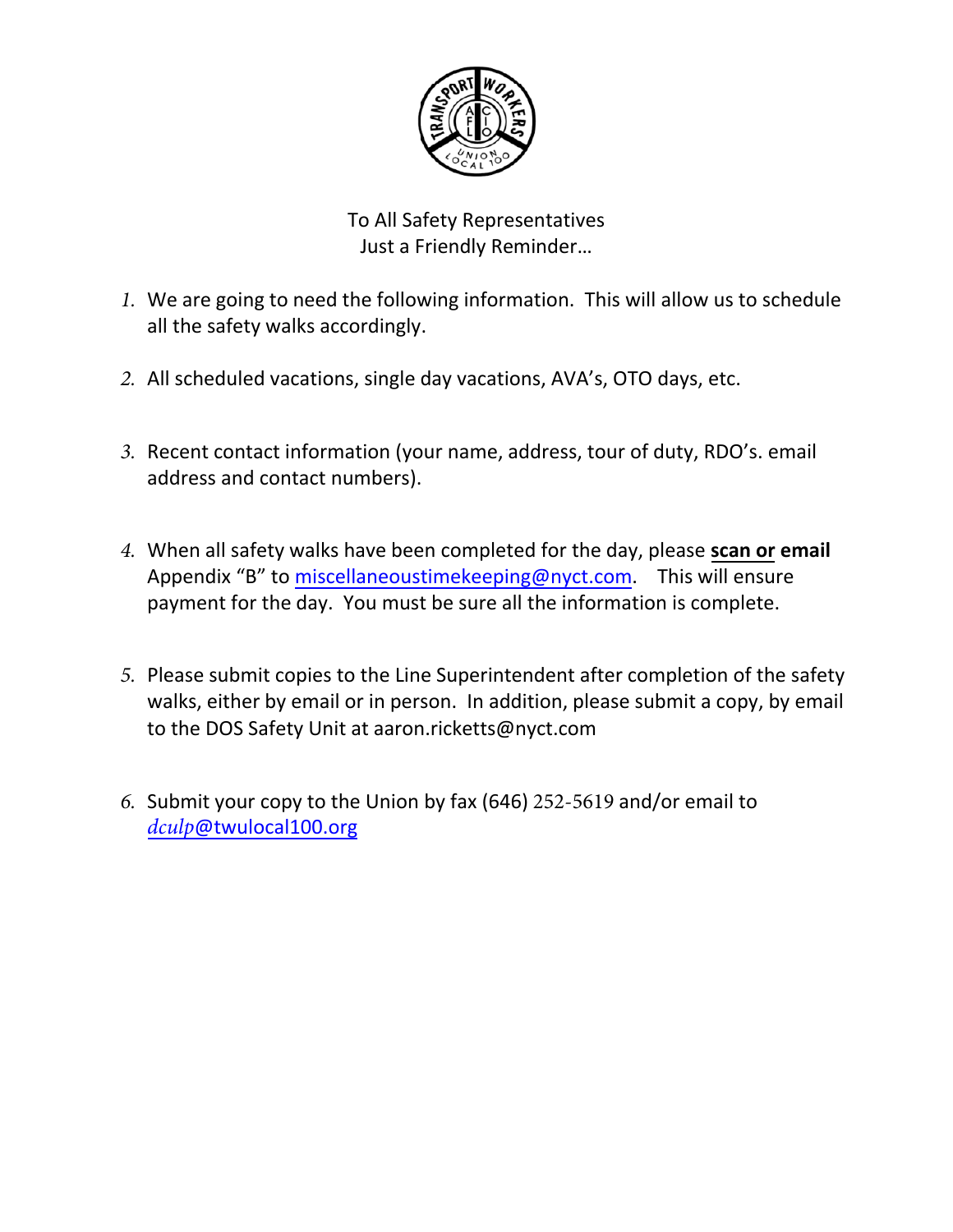

# PLEASE BE ADVISED

You MUST scan or email the first page of Appendix "B" to Employee Availability at [miscellaneoustimekeeping@nyct.com](mailto:miscellaneoustimekeeping@nyct.com) signed by both the Safety Representative and Transit Authority Designee.

This form must be scanned or emailed the SAME DAY you complete the safety walk. Failure to do so will result in not being paid for the day.

DB/ks opeiu-153 afl-cio 10/13/21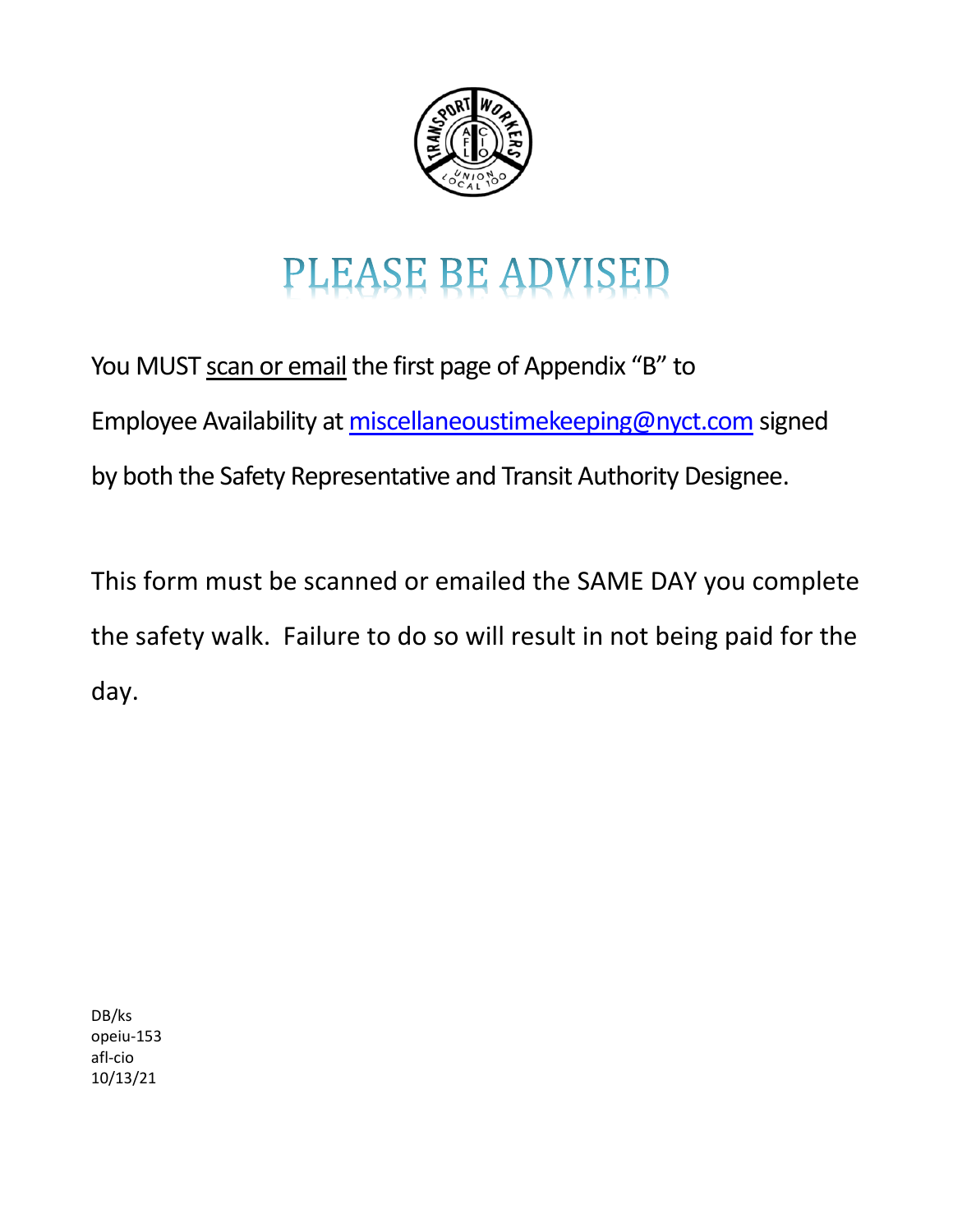# **Appendix B Local Safety Committee Monthly Meetings**

| Date $\frac{\ }{\ }$ / $\frac{\ }{\ }$                                                |                                           |        |
|---------------------------------------------------------------------------------------|-------------------------------------------|--------|
| Location <u>_______________________</u>                                               |                                           |        |
| Division / Department (check one)                                                     |                                           |        |
| <b>DOB</b>                                                                            | <b>Station Operations</b>                 |        |
| <b>RTO</b>                                                                            | <b>Car Equipment</b>                      |        |
|                                                                                       | <b>Track &amp; Infrastructure</b>         |        |
| <b>Electrical &amp; Signals</b>                                                       |                                           |        |
| <b>EMD</b>                                                                            | <b>Supply Logistics</b>                   |        |
| <b>Print Names &amp; Pass Numbers of Participants</b><br><b>Management / Designee</b> | <b>Union Representative</b>               |        |
|                                                                                       |                                           |        |
| Key Hazards Cited (please check the appropriate box)                                  |                                           |        |
| Housekeeping                                                                          | Pre-Trip Inspection Issues                |        |
| Training                                                                              | Cab (operator / conductor)                |        |
| <b>Emergency / Fire Exits Blocked</b>                                                 | <b>Road or Track Conditions</b>           | $\Box$ |
| Fire Extinguisher / Fire Alarm                                                        | <b>Bus Stops, Intersections, Stations</b> |        |
| <b>Personal Protective Equipment</b>                                                  | Flagging<br>Ladders                       |        |
| First Aid / Defibrillator<br>Ventilation ? AC / Heat                                  | <b>Welding / Burning</b>                  |        |
| 3-Point Contact                                                                       | <b>Machine Guarding</b>                   |        |
| Lighting                                                                              | Jacks, Bus Lift, Safety Stand             |        |
| <b>Material Handling</b>                                                              | <b>Scaffolds</b>                          |        |
| Radio / Communications Problem                                                        | Compressed Gases Handling / Storage [     |        |
| Hazardous Waste / Infectious Waste                                                    | Powered industrial truck ops / forklift   |        |
| <b>Industrial / Universal Waste</b>                                                   | Electrical / Lockout / Tagout             |        |
| Flammable / Combustible Liquids                                                       | Lifts                                     |        |

Concurrence: The minutes of this meeting have been reviewed for Distribution (D5, page 4) **Union Representative Management / Designee** 

 $\Box$ 

 $\Box$ 

**Walking Surfaces** 

Other\_

Cell phones / electronic device used

**Personal Hoists** 

**Confined Space** 

Other\_\_\_\_\_\_\_\_\_

П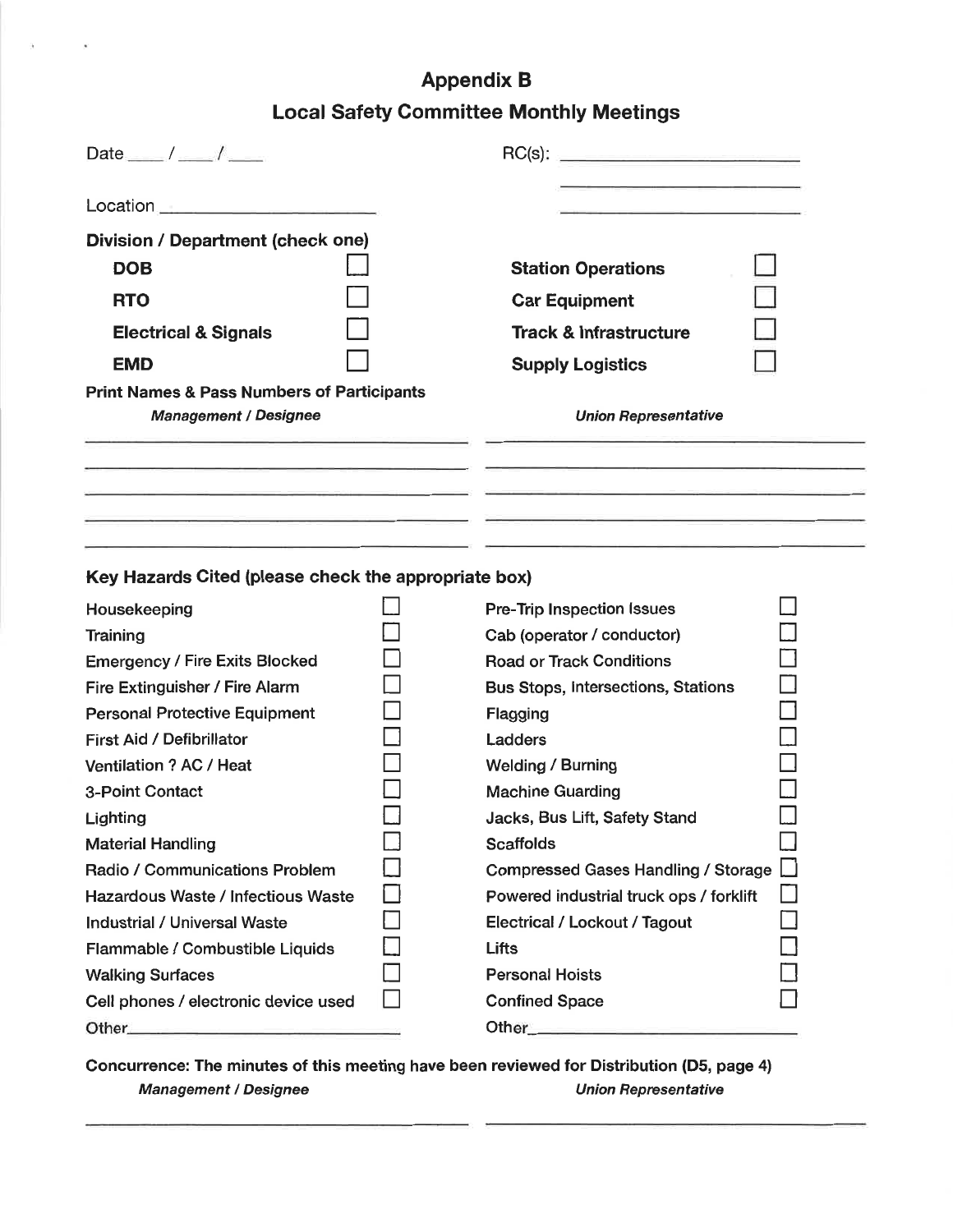|                                        | <b>JOINT SAFETY AND FACILITIES INSPECTION</b><br><b>WORKSHEET</b><br><b>LOCAL SAFETY COMMITTEE</b>                                                                                                                             |            |  |
|----------------------------------------|--------------------------------------------------------------------------------------------------------------------------------------------------------------------------------------------------------------------------------|------------|--|
| (Name)                                 |                                                                                                                                                                                                                                | (Number)   |  |
| (Month/Date/Year                       |                                                                                                                                                                                                                                | (Military) |  |
| PREVIOUS OPEN ITEMS - ACTIONS/COMMENTS |                                                                                                                                                                                                                                |            |  |
|                                        |                                                                                                                                                                                                                                |            |  |
|                                        | <u> 1989 - Andre Stadt Stadt for Angelske stadt for de Fryske stadt for de forske skrive som for de for</u><br>the contract of the contract of the contract of the contract of the contract of the contract of the contract of |            |  |
|                                        | WHAT IS STATUS 10 DAYS AFTER INSPECTION DATE? ___________________________________                                                                                                                                              |            |  |
|                                        |                                                                                                                                                                                                                                |            |  |
|                                        |                                                                                                                                                                                                                                |            |  |
|                                        | <u> 1989 - Andrea Barbara, Amerikaansk politiker (d. 1989)</u><br><u> 1989 - Andrea Alemania de Carlos de Carlos de Carlos de Carlos de Carlos de Carlos de Carlos de Carlos de Car</u>                                        |            |  |
|                                        |                                                                                                                                                                                                                                |            |  |
|                                        |                                                                                                                                                                                                                                |            |  |
|                                        |                                                                                                                                                                                                                                |            |  |
|                                        |                                                                                                                                                                                                                                |            |  |
|                                        |                                                                                                                                                                                                                                |            |  |
|                                        |                                                                                                                                                                                                                                |            |  |

 $\epsilon$ 

 $\sim 100$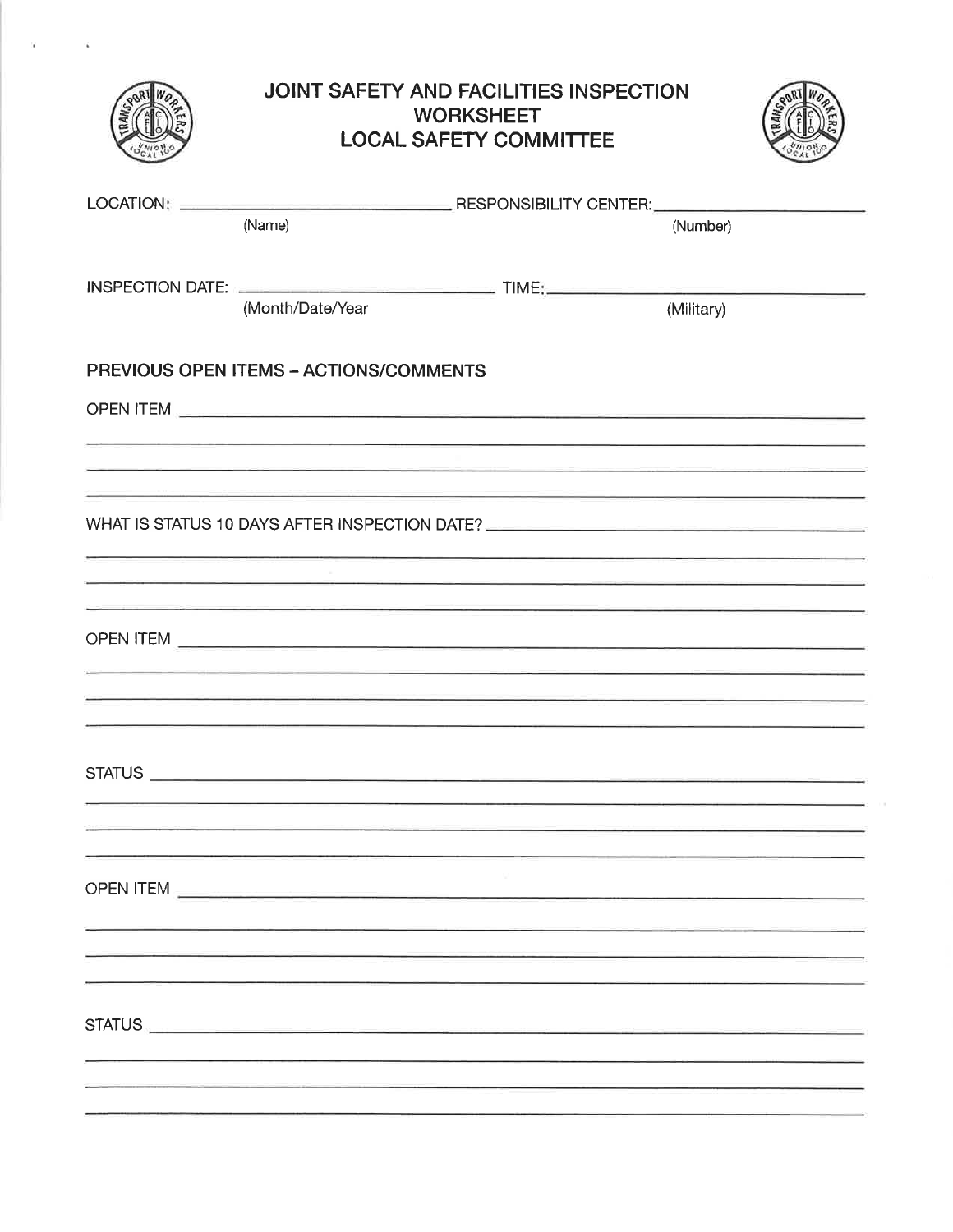#### **NEW ITEMS WITH ACTIONS/COMMENTS**

| <u> 1990 - Andrej Maria Alemania, Amerikaansk politik (d. 1982)</u>                                                                                                                                                                  |
|--------------------------------------------------------------------------------------------------------------------------------------------------------------------------------------------------------------------------------------|
| <b>WHO WILL TAKE ACTION</b>                                                                                                                                                                                                          |
| <b>NEW ITEMS WITH ACTIONS/COMMENTS</b>                                                                                                                                                                                               |
|                                                                                                                                                                                                                                      |
|                                                                                                                                                                                                                                      |
| <u> 1990 - Antonio Antonio Alemania (m. 1989).</u>                                                                                                                                                                                   |
|                                                                                                                                                                                                                                      |
|                                                                                                                                                                                                                                      |
| <b>WHO WILL TAKE ACTION</b>                                                                                                                                                                                                          |
| <b>NEW ITEMS WITH ACTIONS/COMMENTS</b>                                                                                                                                                                                               |
| NEW ITEM <b>All and the contract of the contract of the contract of the contract of the contract of the contract of the contract of the contract of the contract of the contract of the contract of the contract of the contract</b> |
|                                                                                                                                                                                                                                      |
|                                                                                                                                                                                                                                      |
|                                                                                                                                                                                                                                      |
|                                                                                                                                                                                                                                      |
| <b>WHO WILL TAKE ACTION</b>                                                                                                                                                                                                          |
| <b>NEW ITEMS WITH ACTIONS/COMMENTS</b>                                                                                                                                                                                               |
|                                                                                                                                                                                                                                      |
|                                                                                                                                                                                                                                      |
|                                                                                                                                                                                                                                      |
| <u> 2002 - Antonio Alexandro (m. 1954). Antonio Alexandro (m. 1965).</u>                                                                                                                                                             |
| <u> 1989 - Johann John Stein, marwolaeth a bhaile ann an t-Amhainn an t-Amhainn an t-Amhainn an t-Amhainn an t-A</u>                                                                                                                 |
| <b>WHO WILL TAKE ACTION</b>                                                                                                                                                                                                          |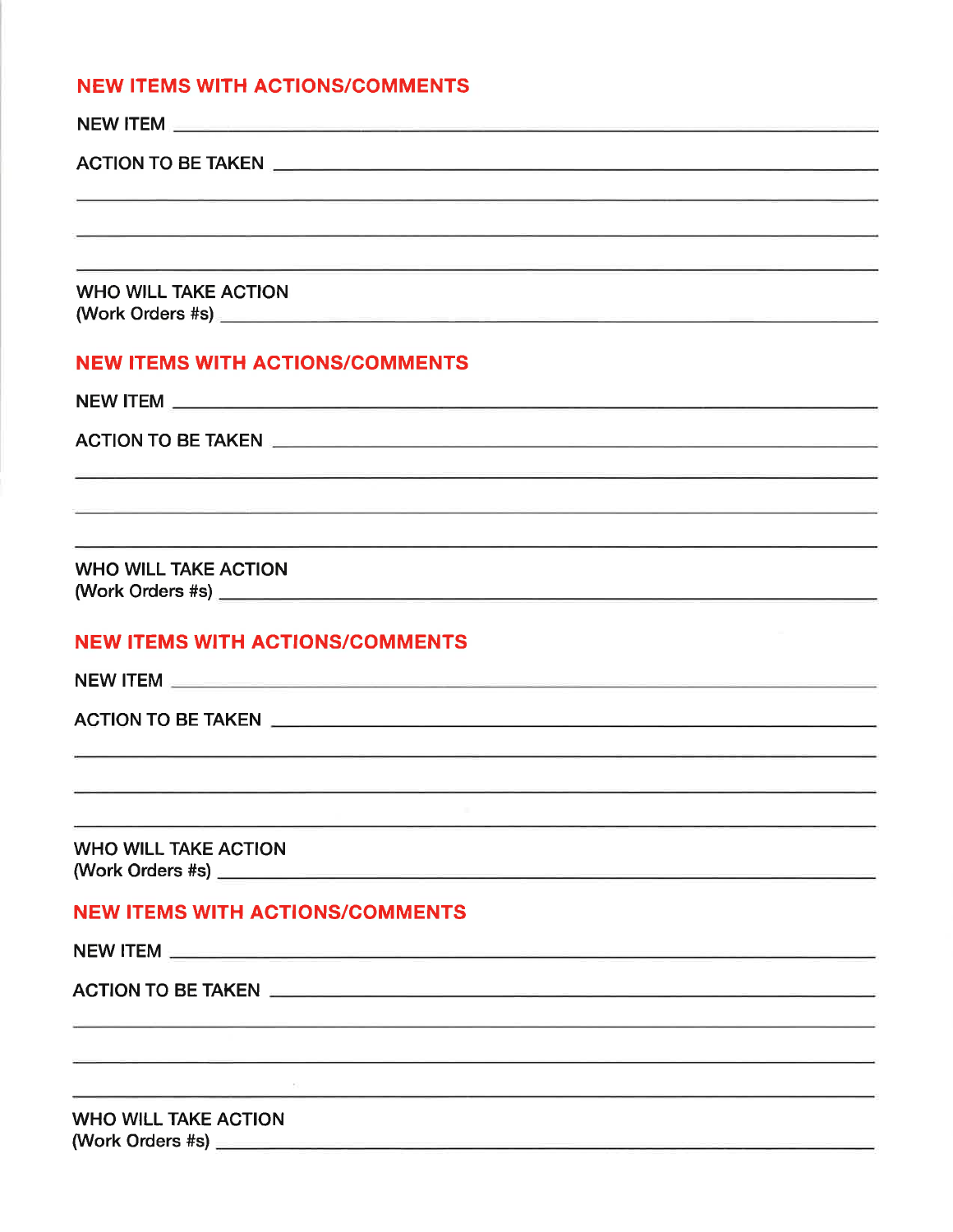## **GENERAL ENVIRONMENT**

| <b>FIRE, EXITS &amp; EVACUATION</b><br>How many Fire Extinguishers at the Location? |      |         |      |                |                                                                                                                      |  |
|-------------------------------------------------------------------------------------|------|---------|------|----------------|----------------------------------------------------------------------------------------------------------------------|--|
| 1. Fire Alarms                                                                      |      | GOOD    |      |                | <b>PROBLEM</b>                                                                                                       |  |
| 2. Stairs (Clean, dry, well-lit, hand rail)                                         |      | GOOD    |      |                | <b>PROBLEM</b>                                                                                                       |  |
| 3. Cat Walk (Clean, dry, well-lit)                                                  |      | GOOD    |      |                | <b>PROBLEM</b>                                                                                                       |  |
|                                                                                     |      |         |      |                |                                                                                                                      |  |
|                                                                                     |      |         |      |                | and the control of the control of the control of the control of the control of                                       |  |
| <b>LIGHTING</b>                                                                     | GOOD |         |      | <b>PROBLEM</b> |                                                                                                                      |  |
|                                                                                     |      |         |      |                |                                                                                                                      |  |
|                                                                                     |      |         |      |                | <u> 1990 - Andrea San Andrea Andrea Andrea Andrea Andrea Andrea Andrea Andrea Andrea Andrea Andrea Andrea Andrea</u> |  |
|                                                                                     |      |         |      |                |                                                                                                                      |  |
| <b>VENTILATION / AC / HEAT GOOD II</b>                                              |      |         |      | <b>PROBLEM</b> |                                                                                                                      |  |
|                                                                                     |      |         |      |                |                                                                                                                      |  |
|                                                                                     |      |         |      |                |                                                                                                                      |  |
| <b>PEST CONTROL</b>                                                                 | GOOD |         |      | <b>PROBLEM</b> |                                                                                                                      |  |
|                                                                                     |      |         |      |                |                                                                                                                      |  |
|                                                                                     |      |         |      |                | <u> 1990 - Andrea Santa Andrea Andrea Andrea Andrea Andrea Andrea Andrea Andrea Andrea Andrea Andrea Andrea Andr</u> |  |
| <b>HOUSEKEEPING</b>                                                                 | GOOD |         |      | <b>PROBLEM</b> |                                                                                                                      |  |
|                                                                                     |      |         |      |                |                                                                                                                      |  |
|                                                                                     |      |         |      |                |                                                                                                                      |  |
| <b>STORAGE AND HANDLING</b>                                                         |      |         |      |                |                                                                                                                      |  |
| Chemicals (including hazardous or infectious waste)                                 |      |         | GOOD |                | <b>PROBLEM</b>                                                                                                       |  |
|                                                                                     |      |         |      |                |                                                                                                                      |  |
|                                                                                     |      |         |      |                |                                                                                                                      |  |
| <b>Heavy Materials</b>                                                              | GOOD | $\perp$ |      | <b>PROBLEM</b> |                                                                                                                      |  |
|                                                                                     |      |         |      |                |                                                                                                                      |  |
|                                                                                     |      |         |      |                |                                                                                                                      |  |
|                                                                                     |      |         |      |                |                                                                                                                      |  |
| PERSONAL PROTECTIVE EQUIPMENT                                                       |      |         |      |                |                                                                                                                      |  |
| Availability, maintenance                                                           | GOOD |         |      | <b>PROBLEM</b> |                                                                                                                      |  |
|                                                                                     |      |         |      |                |                                                                                                                      |  |
|                                                                                     |      |         |      |                |                                                                                                                      |  |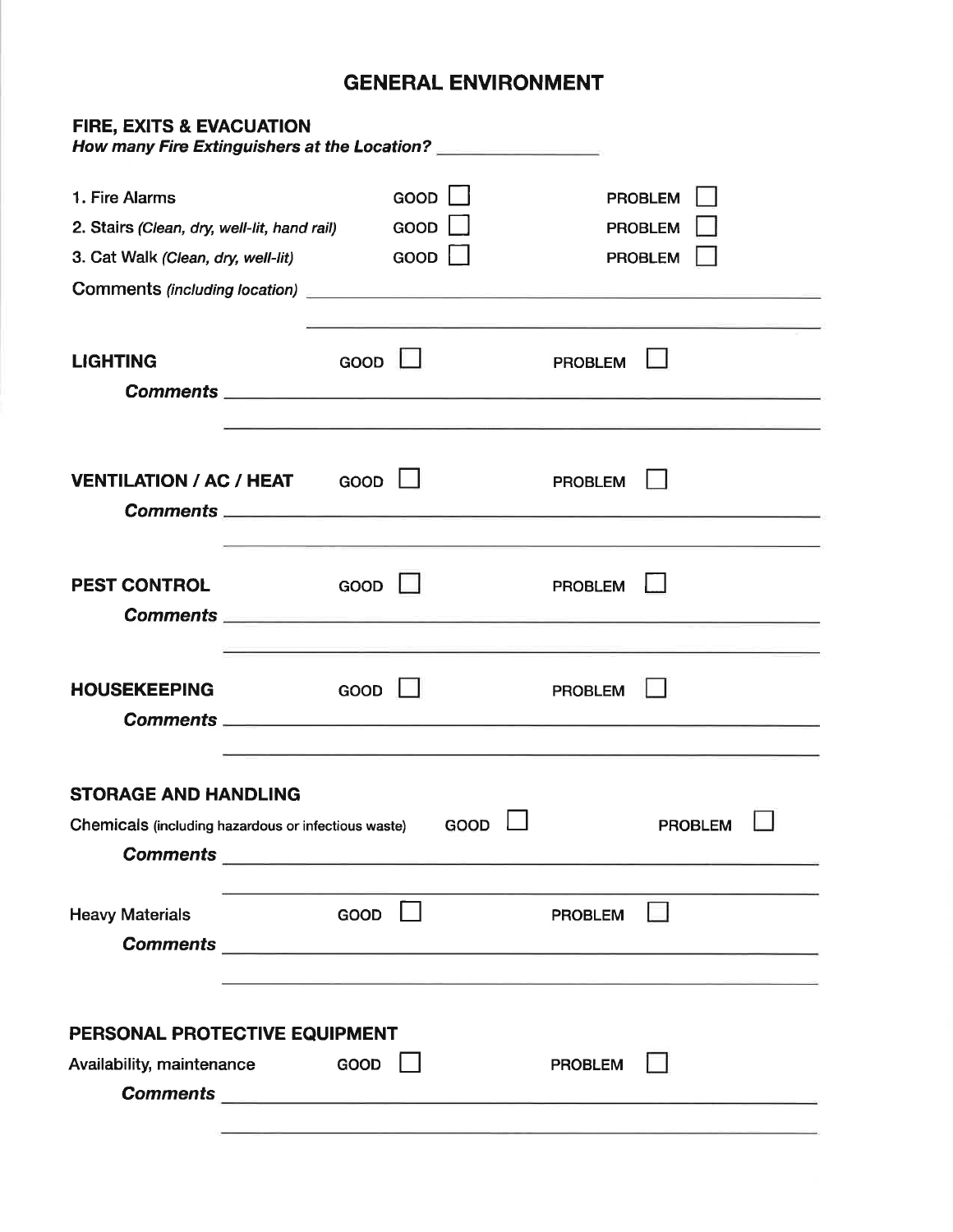### **Restroom Facilities**

 $\sim$ 

 $\mathbf{A}$  , and  $\mathbf{A}$ 

| RC#                                                                                                                                                                                                                                  |
|--------------------------------------------------------------------------------------------------------------------------------------------------------------------------------------------------------------------------------------|
| Access / Entry <b>Constitution of the Constitution of the Constitution of the Constitution of the Constitution of the Constitution of the Constitution of the Constitution of the Constitution of the Constitution of the Consti</b> |
|                                                                                                                                                                                                                                      |
|                                                                                                                                                                                                                                      |
|                                                                                                                                                                                                                                      |
|                                                                                                                                                                                                                                      |
|                                                                                                                                                                                                                                      |
|                                                                                                                                                                                                                                      |
|                                                                                                                                                                                                                                      |
|                                                                                                                                                                                                                                      |
| <u> 1989 - An Aonaichte ann an Aonaichte ann an Aonaichte an Aonaichte ann an Aonaichte ann an Aonaichte ann an Ao</u>                                                                                                               |
|                                                                                                                                                                                                                                      |
|                                                                                                                                                                                                                                      |
|                                                                                                                                                                                                                                      |
|                                                                                                                                                                                                                                      |
| <u> 1951 - Johann Barn, Sammersky fysik (* 1957)</u>                                                                                                                                                                                 |
|                                                                                                                                                                                                                                      |
|                                                                                                                                                                                                                                      |
|                                                                                                                                                                                                                                      |
|                                                                                                                                                                                                                                      |
|                                                                                                                                                                                                                                      |
| <u> 1989 - André Landers (Maria Maria Maria Maria Maria Maria Maria Maria Maria Maria Maria Maria Maria Maria Mar</u>                                                                                                                |
|                                                                                                                                                                                                                                      |
|                                                                                                                                                                                                                                      |
|                                                                                                                                                                                                                                      |
|                                                                                                                                                                                                                                      |
|                                                                                                                                                                                                                                      |
| Cleanliness (schedule of cleaning if possible) entitled and all the set of cleaning of cleaning and all the set of cleaning if possible)                                                                                             |
| <u> 1989 - Andrea Andrea Andrea Andrea Andrea Andrea Andrea Andrea Andrea Andrea Andrea Andrea Andrea Andrea Andr</u>                                                                                                                |
|                                                                                                                                                                                                                                      |
|                                                                                                                                                                                                                                      |
|                                                                                                                                                                                                                                      |
|                                                                                                                                                                                                                                      |
|                                                                                                                                                                                                                                      |
|                                                                                                                                                                                                                                      |

Please continue on back if more documentation room is needed.